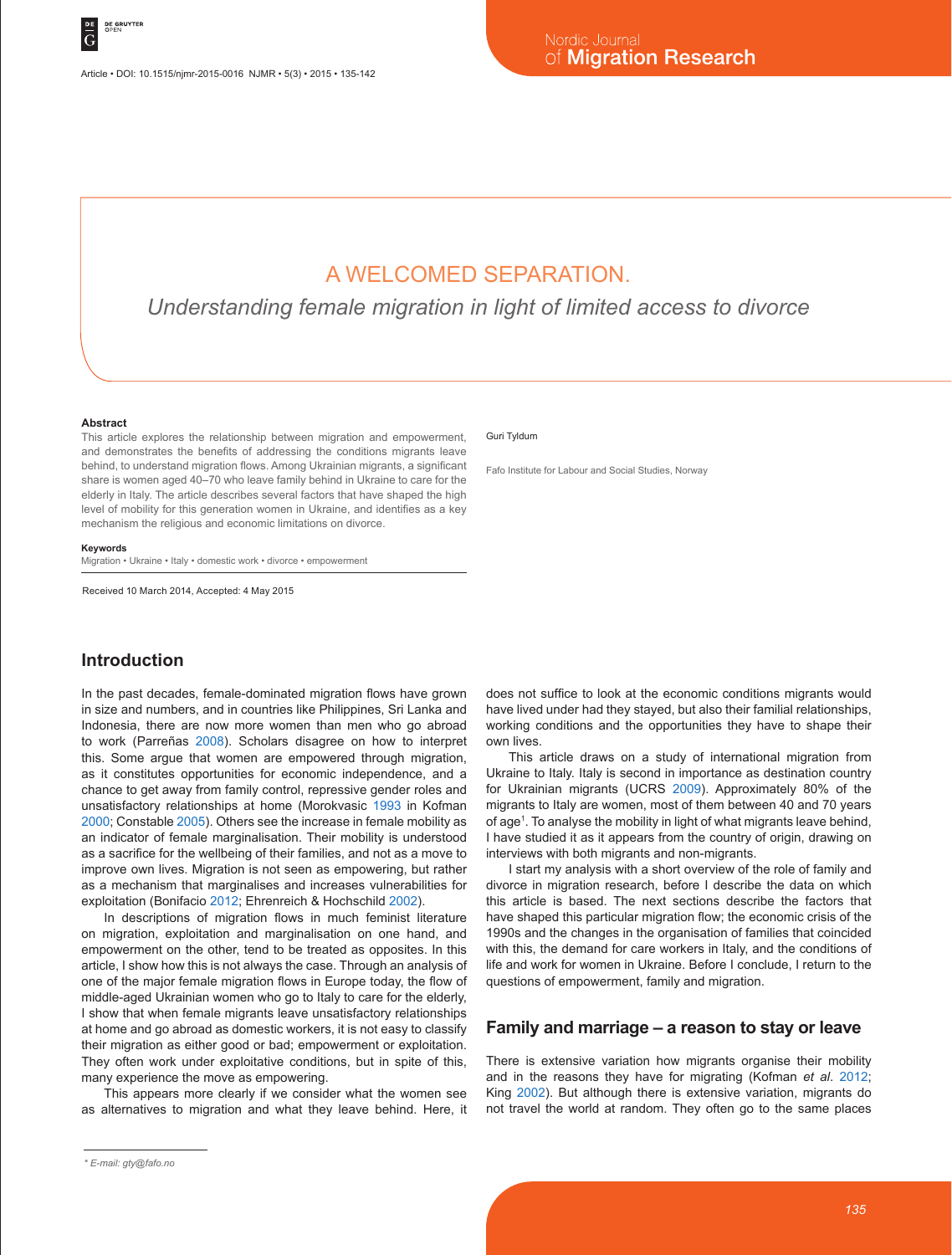as other migrants in their community; they organise their travels in similar manner, search for jobs in the same way and live under similar conditions while abroad (de Haas 2010; Tyldum forthcoming). Migration is structured, but it is not structured in a uniform way across social groups or contexts. These structured and structuring (in that new migrants copy the ways of previous migrants) properties of migration, makes it useful to think of migrants as agents who produce and reproduce distinct practises of migration (Bourdieu 1977).

In this article, I approach one specific practice of migration, the Ukrainian women aged 40 and above, who go to Italy for care work. I show how this mobility is shaped by economic, social, political and cultural relationships particular to this geographical place and historical juncture (Castles 2010). Several contextual and institutional factors are of relevance to understand how this practice of migration has emerged in a population group that tends to be relatively immobile in other regions. First of all, the unique historical experiences of this generation women in Ukraine have accustomed them to take the economic responsibility for the family and made them value economic security. The opportunities for employment for women of their generation in the Italian labour market are also of importance. However, first and foremost, this mobility needs to be understood in light of the relations these women have to their families, and the institutions of marriage and divorce in Western Ukraine.

The relationship between migration and the family has been given extensive attention in the migration literature. There is extensive scholarship on family migration (White 2011; Kofman *et al*. 2012), international marriages with ethnic majority population (Tyldum 2013; Constable 2003), international marriage within minority groups (Timmerman & Wets 2011; Nadim 2014) and how migrant women develop caring practices across transnational spaces (Schmidt 2011; Parreñas 2001). While much of this literature focusses on how migrants establish, maintain or renegotiate familial relationship through migration and across space, current scholarship have given less attention to how men and women can use migration to intentionally create a distance from members of their family.

In the European scholarship on migration, there are some authors who address how familial relationships in regions of destination are not always a positive resource; Evergeti and Ryan (2011) points out that the migration literature tends to emphasise the positive relations with families back home, but does not recognise the heavy demands these relations can place on migrants. Other authors write of female migration to Europe as a way to improve own life, distance themselves from family expectations and patriarchal societies (Timmerman & Wets 2011; Schmidt 2011).

There are few explicit references to divorce in the European literature on female migration, and as in the literature worldwide, if it is mentioned, divorce is usually described as a *consequence* of migration (see for instance Lan 2003; Landale & Ogena 1995). However, the relation between migration, marriage and divorce is more complex than this, and sometimes migration may be more fairly presented as a temporary or permanent solution to marital problems, rather than their cause. Migration can become an alternative to divorce, in response to marital problems, when divorce is not available. This is pointed out in several studies on migration in Asia, and in particular, in studies of migration from the Philippines, one of very few countries in the world, where the state does not grant legal divorce (Constable 2003). In the Philippines, two-thirds of migrants are women, and female migration tends to be long term, with a significant element of marriage migration (Parreñas 2001). The population in the Philippines sometimes talks of migration as a 'Philippine divorce' (Ehrenreich & Hochschild 2002), as Filipino women whose marriages are failing, tend to opt for migration, to assert their independence and

minimise the stigma attached to separated women (Tharan 1989 in Zlotnik 1995). Nana Oishi (2005) writes about 'Distressed women' (mainly from the Philippines and Sri Lanka) who emigrate to free themselves from problems at home, either with husbands or in-laws. Nicole Constable (2003) shows how a dream of (re-)marrying can become a reason to migrate for women who are not able to do so in the Philippines because they have had a child outside of marriage, or because of lack of access to divorce. The Asian context may seem very different from the European context at first glance; however, the above-mentioned countries all have institutional and economic obstacles to divorce, an institutional trait they have in common with Ukraine, as I will demonstrate below.

Although aspects of migrants' marital situation and access to divorce has been identified as shaping some of the major female migration flows worldwide in the literature referred above, the notion that problems or conflicts in marriage can make women (or men) leave, is still rarely considered in the migration literature. This can, in part, be because the migrants can be reluctant to express this as their reason for leaving. Difficult personal relations may not necessarily be a reason to leave, or a push factor for migration (although they can). But they can give people less of a reason to stay. Some turn down opportunities to migrate, because they wish to be close to family and friends for practical and emotional reasons (Fisher, Martin & Straubhaar 1997). Men and women whose close relations do not hold them back, are more likely to grasp these opportunities to go abroad to work.

## **Methodology and data**

The subsequent analysis is based on four periods of fieldwork conducted in Western Ukraine between 2008 and 2011. Through personal interviews, focus groups, participant observation and monitoring of newspapers and magazines, I explored how migration is understood by the migrants themselves as well as people around them.

Seventy-two interviews and two focus group interviews were conducted in urban and rural areas in the Lviv region in Western Ukraine. The interviews used a life-history approach, giving particular emphasis to situations where migration decisions were made, covering respondents' family situations, work experiences at home and abroad and their relationship to and perception of (other) migrants in their local communities. Interviews lasted from 30 minutes to 3 hours. Most of the interviews were conducted in person in Russian and Ukrainian without a translator, recorded with the permission of the respondents, and transcribed and translated to English by native speakers. Pseudonyms are used to protect respondent's privacy.

Respondents with varying experiences of migration were targetted, including families of migrants, return migrants, and people planning to go abroad. The project deliberately included nonmigrants in order to contrast their situations and actions with those of migrants.

The aim of my research has not primarily been to assess how people describe and explain their own decision to migrate. Instead, I have investigated how migration is understood in the communities migrants leave behind. Migration is here understood as a cultural repertoire (Swidler 2001), a type of behaviour that is seen as natural or possible in a given situation. When potential migrants decide whether or not to migrate, they draw on local understandings of what migration entails, and who it is appropriate for in a given situation. In my analysis of female migration between Ukraine and Italy, I draw on only eight interviews with return migrants in this group.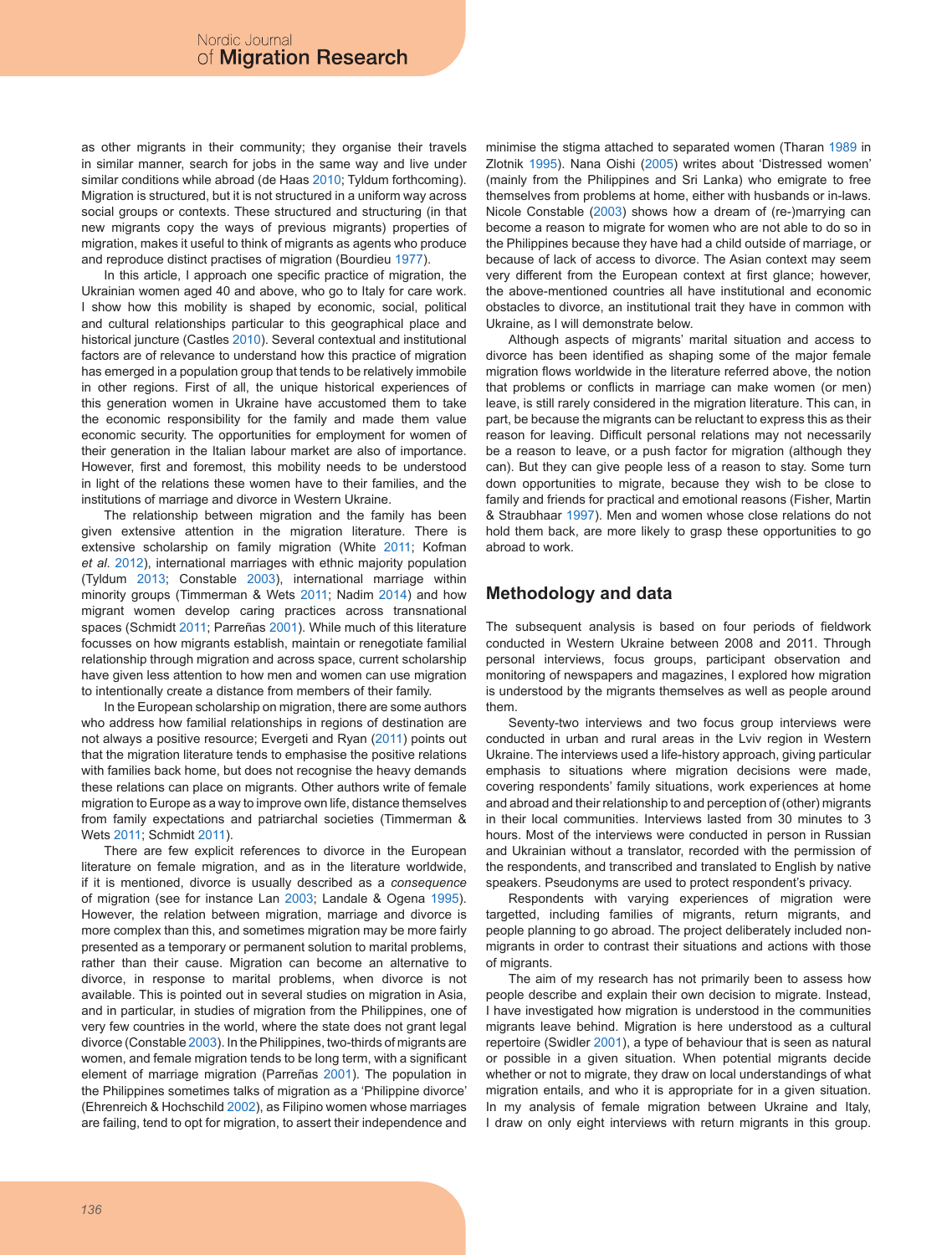The female return migrants told relatively similar stories, and it was assumed that additional interviews in this group would not add much new information. Instead, I expanded the study by including other respondent groups who could give complementary perspectives on the families and communities from where these women leave. I interviewed women in similar life situations who did not go abroad, as well as left behind family members and neighbours. I interviewed nine non-migrant women over forty, some of them middle class, others living in poverty, asking why they had not gone abroad to work themselves. Among my respondents were also five children of middle-aged female migrants in Southern Europe, and several siblings and neighbours. As most respondents had a neighbour or acquaintance in Italy, this mobility was touched upon in all interviews. The middle-aged women's narratives are also contrasted with the narratives of other groups of migrants, including five younger women and men who have been in Italy. I also lean on scholars who have interviewed Ukrainian women in Italy (Fedyuk 2011; Solari 2010; Vianello 2011).

#### **Experiences from an economic and ideological collapse**

The flow of migrants to Italy emerged from the mid-1990s (UCRS 2009). The women who go to Italy work for private households, either as live-in caregivers for the elderly or as cleaners or caregivers working in households, but living separately. Most of them have no legal basis for residence. The women mainly migrate alone or with friends, leaving husbands in Ukraine. It is not uncommon to stay from 6 to 10 years; some stay even longer (Fedyuk 2011; UCRS 2009).

To understand why Ukrainian women dominate among domestic workers in Italy, it can be useful to look at the shared history these women have. Larger migration flows often emerge in societies that are in transformation and rapid development, and not necessarily in countries that are stable and poor (Massey *et al*. 2008). Major changes in society tend to spur migration, as people become displaced from their traditional livelihoods and need to look for new solutions in a changing world (Sassen 1988). In Western Ukraine, extensive restructuring of politics and economy throughout the last century, has forced the population to regularly adapt and find new strategies for livelihood. In the massive economic restructuring of the 1990s, the generation of women that today are in Italy, were among those most harshly affected.

With the dissolution of the Soviet Union in 1991, most of the Ukrainian women who are in Italy today were in their twenties and thirties. They had grown up in the Soviet Union, married and had children without ever lacking food, healthcare or heating<sup>2</sup>. As Ukraine gained its independence, a major restructuring of the economy took place. By 1993, employees in all sectors of the economy could go months without salaries, and unemployment was rising quickly. Some were paid in kind (anything from cement to eggs), items that they then needed to sell at local markets. Those still being paid in cash saw their money rapidly lose value, with more or less constant hyperinflation between 1992 and 1994. Shops were almost empty of goods, and there were queues everywhere. Many attempted to make ends meet selling things at the market. During my travels in the post-Soviet region in the early 1990s, it is difficult to forget the women and men who were selling used light bulbs and a few pieces of old cutlery on a small table by the subway stations. The acute poverty was intense.

The major political and economic changes throughout the 20<sup>th</sup> century and in particular, the reforms of the 1990s has made Western Ukrainians used to adapt to change, and this flexibility is likely to have made them more mobile than the population in more stable societies (Sassen 1988). But the reforms of the 1990s also started micro processes that contributed shaping migration flows, as the restructuring of the economy and ideological changes in government also had consequences for division of labour within the family.

Ukraine achieved a high female employment rate under the communist regime. This gave women a degree of economic and social independence from their husbands, as extensive welfare arrangements and strong institutions were developed to assist in the raising of children. To a certain extent, the governmental welfare provisions made the traditional male role of provider and patriarch for mothers and children obsolete. Men were encouraged to develop alternative masculine identities based on work. Motherhood was strongly politicised in the Soviet ideology, and simultaneously, there was a relative neglect of fatherhood. This created mothers with much responsibility, and undermined the position of men within the family (Ashwin 2000).

The erosion of the Soviet welfare provisions coincided with process of nation building and a renewed focus on traditional values, including reemphasis of traditional gender roles (Fedyuk 2011), and in popular culture, masculine ideals where men reassumed the traditional 'male' responsibilities as providers and patriarchs dominated. However, the expectations to fill traditional male responsibilities came at a time when male-dominated industries were particularly, badly hit by the economic crisis (Ashwin 2000). Some did succeed in 'properly' fulfilling the role of head of the family, but with record-high unemployment, hyperinflation and salaries not being paid, this was often difficult. The widespread male labour migration within the country and to neighbouring countries throughout the 1990s and 2000s (mainly short-term circular migration) needs to be understood in this light. The men who failed as breadwinners had few alternative roles available to them, as they were deprived of their identity as workers and the role of caregiver in the family was perceived as only available to women. During these years, male suicide rates and male alcohol consumption rose to become among the highest in the world (Brainerd 2001; Ashwin & Lytkina 2004).

And as many men struggled to fill the job as breadwinner, their wives often felt that the responsibility for the family rested on their shoulders alone. Some of my respondents describe how they, in the mid-1990s, had two or even three jobs, in addition to the daily struggle to make ends meet at home, as poverty creates a lot of extra work. Few could afford processed food and thus, all food needed to be made from scratch. Hours were spent standing in queues, and yet more hours were spent travelling to markets where food was cheaper, or to nearby forests for berries or mushrooms. Some were lucky enough to have access to a plot of land, but they needed time to plant and harvest, and also process cabbage, berries and other products so they would last through the winter. Even so, many saw their families go hungry.

My respondents were often reluctant to speak of how they managed in the 1990s. In between narratives of coping and general statements of how hard life had been on her, one women described the sadness she felt when she had to put plastic bags in her son's shoes when the first snow fell. Another spoke of how she served the same dish for dinner every day for months, even for Christmas. One woman told how she still, 10 years later, can wake up at night with nightmares of her daughter crying because she is hungry. From 1995 the economy gradually improved and - just when people had started to believe in economic stability - a new crisis struck in 1997. Again, salaries were not paid, factories closed, and unemployment rose.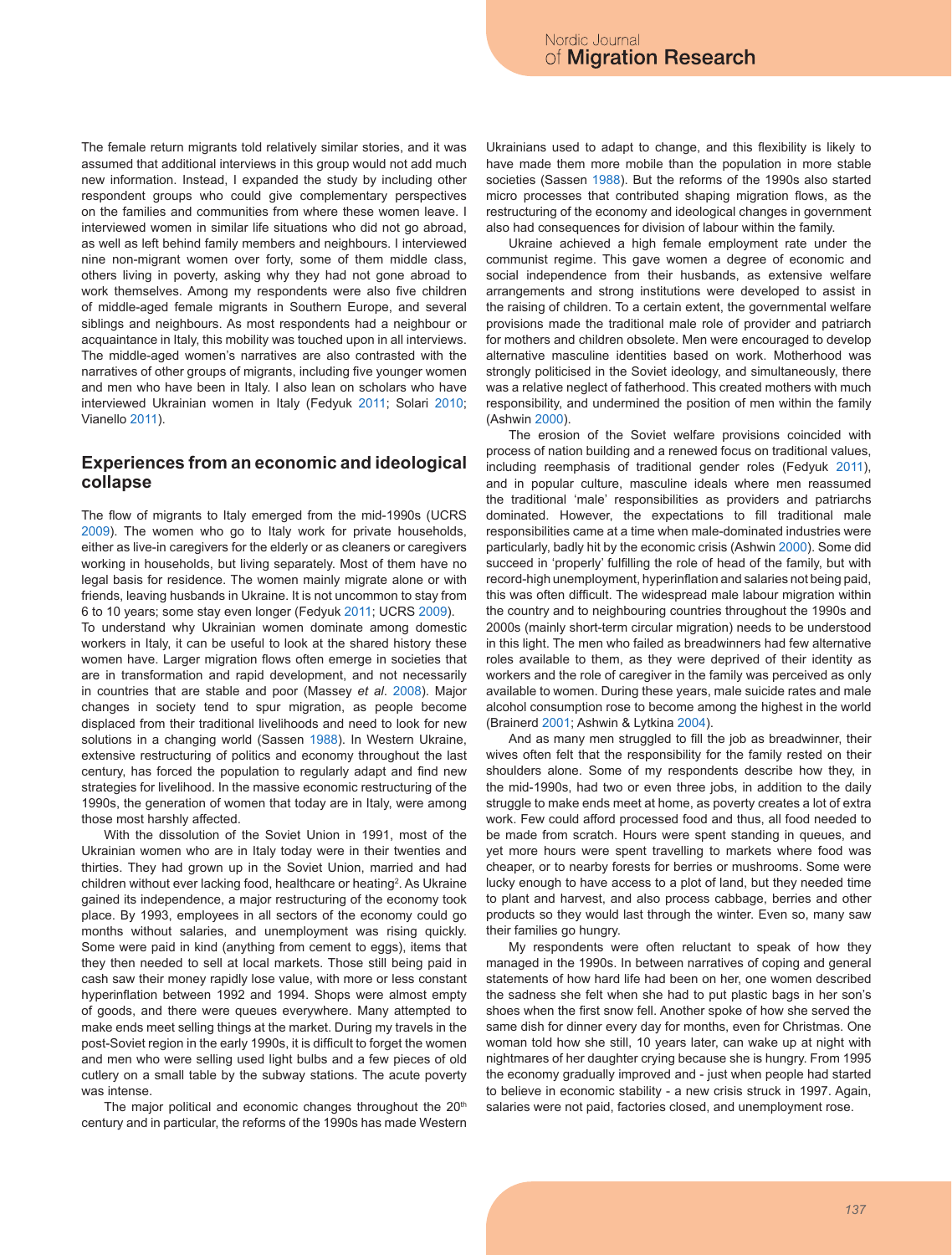The middle-aged women who have worked in Italy for the last 15 years, not only experienced this strongly chaotic and for many very frightening period; they were often in a particularly vulnerable situation at the time. They were young mothers who had had children within the economic security of the Soviet Union, but were suddenly left to provide and care for their families alone.

These experiences of poverty and instability are not easily forgotten, and they create an important incentive for going abroad to earn money. It is through this lens we need to understand the immense satisfaction these women express when they speak of their bank accounts with international currency saved up through work abroad. One of my respondents, a woman in her seventies told me how it felt to come back from her first trip abroad in the mid-1990s. She had been in Poland to work in agriculture:

It wasn't hard. What is there to it? You pick an apple. There is a ladder, and you stand on the ladder. We were talking, laughing. [...] Then it started snowing. Not all apples were picked, but I said that I was going home. It was cold already. I had earned... [sighs happily]. I went to the market and bought… [another satisfied sigh]. We had nothing then! My God! I bought a jacket for my daughter. I bought shoes for myself. I was so happy!

She only stayed home a few weeks before going abroad again, this time as a domestic worker. She came back 14 years later with hundreds of euros in a bank account. Today, she lives mainly off the interest from her savings and her pension.

## **Mid-life migration, and the care for grandchildren**

While this mobility is often talked of as the mobility of mothers, the women who leave are rarely mothers of young children, and quite often, they are already grandmothers (Solari 2010). However, in Ukraine, there are strong expectations of grandmothers to retire early to take care of grandchildren to allow their children to work. The women who go to Ukraine break with this expectation.

One of the few authors, who explicitly frame this mobility in light of their role as grandmothers, is Cincia Solari (2010). She argues that gendered ideologies in Ukraine now demand that younger women stay home with their children, and that as a consequence of this, the older generation is expected to go out to earn. When I did my interviews in the Lviv region, I did not find that there is a strong expectation for this generation women to go out to earn (Tyldum 2015). Rather I find a tendency to condemn women who go out and leave family behind, independent of how old their children are. Similarly, Olena Fedyuk (2011) documents in her work how female migrants often face condemnation by children and other family members for leaving. For although the women themselves sometimes talk of their mobility as an act of sacrifice for their families, it is not always understood as such in the society at large.

The female migrants described in my material mainly left when their children were in their late teens or early twenties, and before the children had started a family of their own. The migrants' daughters were, in other words, not yet stay-at-home moms and their sons were not yet married. Two of my respondents had grandchildren in Ukraine while working in Italy, and have, upon return, started looking after the children while their daughters are working. They both say explicitly that staying at home taking care of grandchildren is not their preferred choice.

One of them, Victoria went to Italy and left the responsibility of the farm, the household and her husband to her daughter and son-inlaw. After she left, her husband's drinking got worse and there were constant quarrels between him and his son-in-law. In the end, the daughter convinced Victoria to come back. Upon her return, her daughter and son-in-law left for Poland, leaving their two teenage children with Victoria. She thinks it is hard work to raise two teenagers, and says that she wishes she could have stayed in Italy longer. But she did not have a choice. They needed her at home.

## **Economic need and migration**

In this article, I show how migration can sometimes be motivated by a wish to get away from a difficult marriage. In this, I do not intend to argue that this mobility does not improve the economic situation for the migrant women and their families. It is, however, worth noting that in my data, the female migrants' economic situation at the time of leaving can rarely be argued to be worse than the situation for the ones who choose to stay; as in other high mobility areas, it is rarely the poorest that leave (Massey *et al*. 2008). Neither can sudden economic shocks explain the mobility of the women I interviewed. The women who move abroad often do so at a time when one could expect the pressure on their finances to lessen, when their children have left home or have started working.

In the interviews, the women give much emphasis to practices of sending home gifts and remittances, and talk extensively of the gratitude of family members and the importance of their contributions. But upon more detailed enquiry, respondents explained that they would send home presents and money to their children (and sometimes also husbands) at regular intervals, but most of the money was saved and brought along on return. The money earned abroad was, in other words, not mainly used to cover expenses in daily life in Ukraine while they were gone, but rather saved for later investments or for security when they reached retirement age. Some say they did not trust their husbands or children to spend the money wisely, but there was also no acute need of money at home that made it necessary to send all money home at once. Thus, it was possible for these women to save up considerable amounts that they could bring home and decide how to use, upon return. However, the women sent home enough money to legitimise being absent, and through these remittances, engaging in labour migration becomes a legitimate way of leaving behind family and responsibilities in Ukraine.

## **Italian opportunities for Ukrainian caregivers**

The women who leave for Italy work in the Italian domestic sector, often as live-in caregivers for the elderly. The Italian welfare model has economic transfers to households with elderly to enable them to make arrangements for necessary care themselves. Rising female labour force participation rates in Italy combined with an aging population has made it increasingly difficult for households to self-produce these services, creating a demand for hired help. The local labour force does not meet this demand, and immigration has become part of the solution (Sciortino 2004; Solari 2010).

In Italy, there is a demand not only for migrants who accept low salaries, but for migrants who are perceived as trustworthy and caring, and who will not only accept the slow pace and limited freedoms associated with this kind of work, but are likely to stay long term in spite of it. The middle-aged women I interviewed found such work acceptable.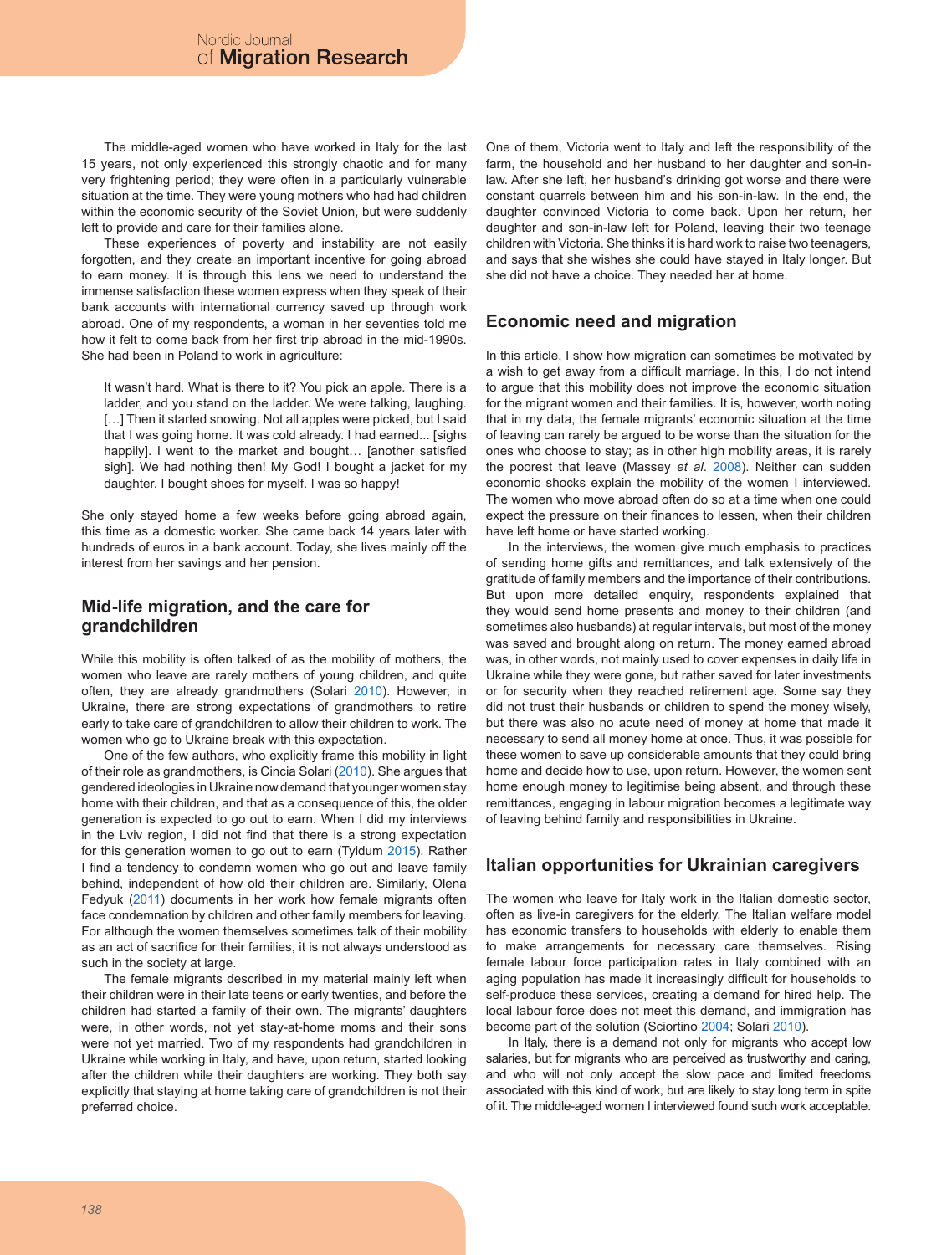Although male domestic workers exist (Sarti & Scrinzi 2010), women are generally seen as more suitable for this kind of work among employers (DeVault 1991). If it is physically demanding, the job as care worker may seem more appropriate for younger women. However, younger Ukrainian women would often be frustrated by the lack of freedom to leave the house and the relatively slow pace of the job. In Italy, migrant care workers are expected to stay with their clients day and night, except for some hours on Sundays and Thursday afternoon. I met several younger women who had worked or had considered working as caregivers for elderly; none of them described it as a job they would actively seek. One young Italian student tried to work as a live-in caregiver for 3 weeks, and gives the following description of her experiences:

Some Ukrainians found a place for me. Then I worked - if I could call it work - for three weeks. I looked after one old woman. She was very nice. I had no problems with her. […] But I still didn't like it. I was used to being free, to go wherever I wanted, and do whatever I pleased. […] I couldn't leave if I wanted to. I could go out of course - it was not a prison. After about a week, we watched a movie together… It was not an interesting movie. She was 80 years old. After the movie she said: 'It was not so good, but we watched it to kill time.' I realised that I - 25 years old - was sitting there killing time with her! I wanted to live! [laughs]

The women who have worked in Italy claim that younger Ukrainian women can hardly stay in such jobs for a few weeks, because of the limited freedom and slow pace. The middle-aged return migrants I met did not seem to mind the slow pace, and many described how they enjoyed the company of the person they cared for, a relationship that sometimes developed into mutual respect and friendships. This is reflected in the way Elisa talks about the summers she spent with her client at their holiday home; they treated her as one of the family, and she felt that she belonged to the family as well:

G: Were you the only person to come along, who was not a family member?

E: I did not feel that I was not a family member. They treated me very well. I went everywhere with them - to all restaurants and bars. They bought the same food for me as they did for themselves. They asked me what I wanted. We went for a walk along the coast every evening.

Several respondents stayed with the same employer for 6 to 10 years, changing jobs only when the employer died or became too ill to stay at home. Some stated explicitly that they would not work in families with children, as this entailed much more work.

## **Dirty and degrading work, but less exhausting than what they left in Ukraine**

Relative to the standards expected in Western Europe, the conditions under which the Ukrainian migrants in Italy live are harsh. They work in an unprotected sector of employment, often without proper documents, away from family and a familiar way of life. This is also reflected in my interviews with return migrants from Italy, and many describe the first year abroad as particularly tough. The women who worked as live-in caregivers usually changed employers at least once before they found someone they could accept and many had bad experiences along the way. This is thoroughly described in existing studies on Ukrainian–Italian migration (Fedyuk 2011; Montefusco 2008; Piperno 2006).

However, in approaching migration from the country of origin, and from the perspective of both migrants and non-migrants, I also heard stories where migration was given different value, and that has been given little attention in the literature this far. All of my respondents said they ended up with a job they were satisfied with in the end, and spent most of their time working abroad in such a job. The job itself was rarely claimed to be physically demanding, and some even described their jobs as slow-paced. All respondents, without exception, said that housework in Italy was easier than in Ukraine. Their employers could usually afford processed food, and Italian food was claimed to be simpler, both in terms of the number of dishes and extent of work involved compared to Ukrainian food. There were often dishwashers and other modern equipment for cleaning, and the houses were easier to clean. And while cleaning and caring was their only job in Italy; in Ukraine, the women would all have had one or two jobs outside the house in addition to housework and caregiver roles. On their day off (Sundays), they all reported more or less the same programme: after church, they visited the parking lot for the minibuses about to leave for Ukraine (Fedyuk 2011). Here, they met other Ukrainians and sent home presents with bus drivers. The rest of the Sunday was spent with Ukrainian friends, sightseeing, going to a lake or the ocean, or simply getting together to eat and drink<sup>3</sup>. This is a kind of freedom many could only dream of in Ukraine. As one respondent pointed out when comparing life in Italy with her life now:

Here [in Ukraine] I cannot go for a walk every Sunday. I need to prepare lunch […], and there are lots of other things. I can perhaps visit my sister or a friend for a half an hour and that's it.

My respondents would also talk about how much their work in Italy was appreciated by the people they worked for. All the return migrants I interviewed told of old men and women who would regularly let them know how grateful they were, who gave expensive presents for Christmas and cried when they left. When these women talk of their life in Ukraine prior to departure, there is little that indicates that they felt as valued by husbands and teenage children.

Some of the return migrants I interviewed talked extensively about how difficult it was to be so far away from children and grandchildren while in Italy. Others gave more emphasis to how their children had missed them, and said they came back for practical reasons, such as the need to care for grandchildren or a drinking husband. Several of the women also arranged for their adult children to join them abroad, and two of my respondents had returned while their children were still in Italy.

#### **Marriage and divorce in Western Ukraine**

While only 8% of male labour migrants in Ukraine are formally divorced, this is the case for 22% of female migrants surveyed in Ukraine (UCRS 2009). Legal divorce is quite easy to obtain in Ukraine, and divorce rates for the country at large are relatively high with 1 divorce per 2.5 marriages. However, while in eastern regions of Ukraine, 1 in 2 marriages end in divorce; in Lviv county, where the fieldwork for this study was conducted, there is only 1 divorce per 3.5 marriages (KyivPost 2011).

Greek Catholicism is the main religion in Western Ukraine, while Orthodox faith dominates in the rest of the country (Razumkov Centre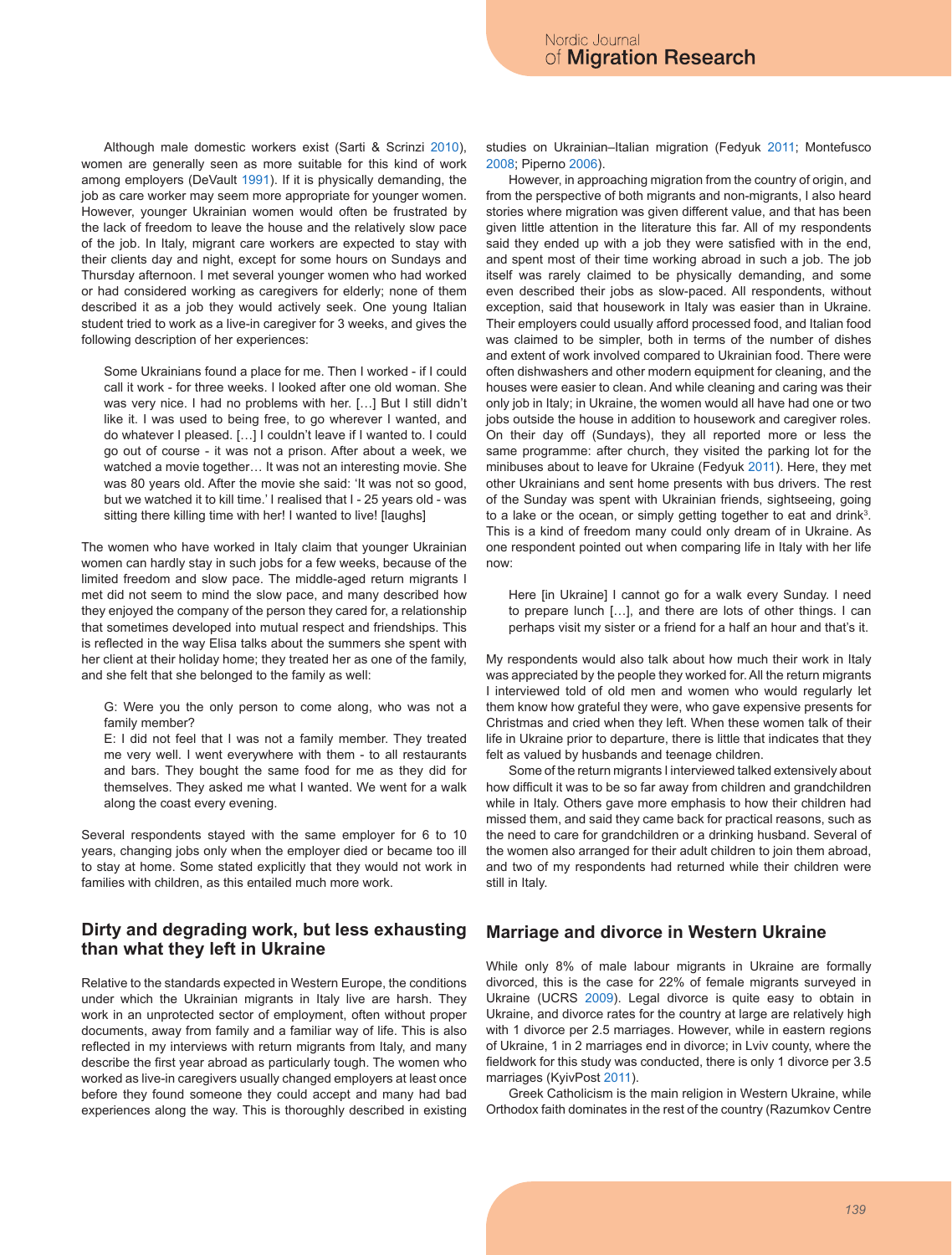2011). The Greek Catholic Church does not grant divorce and can only offer annulment or separation under certain conditions, mainly if the marriage was entered into under false premises. As married couples have promised to stay together for better or worse, the onset of alcoholism, mental illness and psychological abuse do not qualify for annulment. Growing apart, becoming tired of each other or even disliking each other are not seen as acceptable reasons for separation. This can be argued to have few practical implications for women who wish to move away from a husband, as legal divorce is easily granted and the church has no formal sanctions if a couple chooses to separate. However, in a highly religious society as Western Ukraine (Razumkov Centre 2011). The strong emphasis on the sanctity of marriage and keeping families together make men and women willing to endure more to save their marriages. It produces practices where women and men, who find it difficult to live with their spouses, find alternative ways to live apart, and put off formal divorce for as long as possible. For example, Katarina travelled abroad together with a friend whose husband had an alcohol problem. She talks about her friend's situation in the following manner:

**Katarina:** They did not live together. […] He did not work much. All this… He went to his mum there, in [city] to his parents. And she was here.

**G:** Why didn't they divorce?

**K:** She was saying: 'I am not going to remarry. I don't need a divorce'.

Katarina's story illustrates how it, in some social groups, is not uncommon to separate in practice, but still stay married on paper. Katarina's husband is also a heavy drinker, but she sees wedding vows as sacred and believes it to be her duty to endure. She thinks young people take marriage too lightly and are not willing to make concessions. She admits that if she could do it over, she would not have married him, but would have raised her daughter alone. However, having committed to the marriage, she will not abandon him. But as soon as her children had grown up and moved out, she travelled to Europe to work for years.

It is not only tradition and religion that may make it difficult for women and men to end a marriage. In Ukraine, the legal provisions pertaining to the division of shared financial resources can be complicated in cases of divorce. According to a divorce lawyer at the West Ukrainian NGO 'Women's Perspective', courts may decide not to evict a spouse from a shared dwelling, if his share of the income from sale of the apartment will not be enough to acquire a new dwelling. This has been the ruling even in cases where violence has been documented. Consequently, a woman who has divorced her husband may still have to continue living with him if he does not agree to move out or sell. Housing costs are high relative to incomes in Western Ukraine, and some women move back in with their parents after a divorce while their spouse remains in the shared apartments. For others, labour migration becomes their best chance to get away, earn enough money to find a separate dwelling and make a fresh start.

In recent years, Ukrainian women have been the second largest group to enter into international marriages with Italian men (Gilardoni 2010). International marriages were also often a topic in interviews. Some would joke about the opportunities of finding an old, rich grandpa to work for and later marry, while others told that they had met Italian men who were interested, but that they themselves were not. Women who had divorced or were contemplating divorce in Ukraine would argue that opportunities for remarriage in Ukraine were few for

middle-aged women with children. Italian men, on the other hand, do not mind if you have a child, they said. In all the villages I visited, there was at least one woman who had left and married in Italy, and the return migrants from Italy would all know several Ukrainians who had stayed and married.

Among the female return migrants I interviewed who left after turning 40, all were married when they left, and their husbands remained in Ukraine. None of them described a close relationship with husbands. Some simply stated that they had grown apart and developed different interests; others reported open conflicts, substance abuse and domestic violence. One divorced her husband upon return, another came back after her husband died. The others claim they returned only because they had to, usually due to a conflict between their husbands and children. They all said they would have stayed longer in Italy if they could have.

For some, migration to Italy is a first step towards divorce, as migration gives geographical distance, creates opportunities for economic independence and opportunity for remarriage. For others, it is a response to lack of access to divorce, but is not understood as a form of divorce, as many would see divorce as morally wrong. Most of my respondents didn't talk about their mobility as a way to get away from their husbands. Due to the stigma tied to women who leave family behind, and live a good life abroad, such a narrative is hardly available to Ukrainian women (Tyldum 2015). It is their remittances, and their willingness to sacrifice themselves for the good of the family, that legitimates their absence. They all describe complicated relationships with their husbands, but only one said explicitly she left to get away from a husband. Non-migrants in their community are, however, more likely to talk about this migration as motivated by a wish to get away from a bad marriage. A Greek Catholic priest, who has worked with migrants in Ukraine and abroad, explained:

I think that migration can be a mediator or an environment that creates circumstances where a woman says: 'Thank God, I'm free now. I can suit myself. I no longer work hard in the fields every day with cows, pigs and so on. I feel like a normal woman here. I don't live with the smell of alcohol every Friday or every day in my home. […]' So migration entails some sort of freedom for the women. And some don't want to come back because in their words, their life in Ukraine was a hell before they left.

Some respondents reported that their husbands have problems with alcohol, and this is also reported in qualitative studies among migrants in countries of destination (Fedyuk 2011). There is no way of knowing if the rate of alcoholism among the husbands of migrants is disproportionately high, as such data are not available. But far from all husbands that are left behind have problems with alcohol.

## **Conclusion**

Several factors have shaped the high level of mobility among midlife women in Western Ukraine. First of all there are employment opportunities, particularly well suited for this generation of women in Italy. Experiences from economic and political reforms have made them more independent than what is common elsewhere for women of their generation, and have made many give particular importance to economic security and predictability. Finally, the religious and economic limitations on divorce in Ukraine has made migration a part of the cultural repertoire of this generation women, as a way to get a welcome separation from a husband, and still be perceived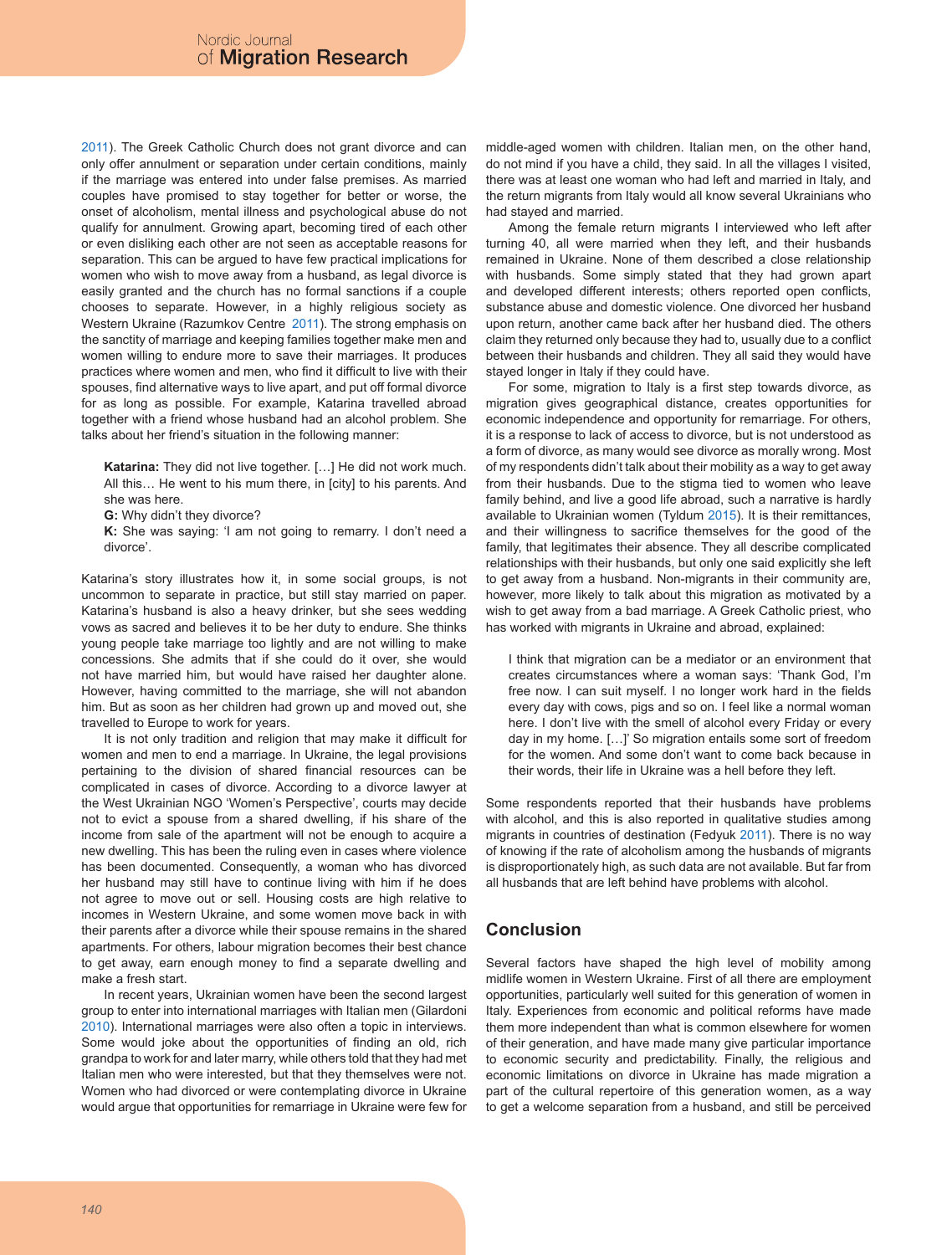as responsible mothers or grandmothers. Some may leave because they want to get away from a situation of violence or abuse, where problems in marriage function as 'push' factors for migration, and opportunities for independent income and a fresh start works as 'pull' factors. Others are more fairly described as leaving because there is less holding them back, as they do not mind having some distance from their spouse.

The aim of this article has been to show how migration can enable and empower women to leave situations of oppression, and that in response to limited opportunities at home, some Ukrainian women leave and start a new life abroad. I have also showed how exploitation and empowerment are not necessarily opposites in migration analysis. When Ukrainian women go to Italy, they often meet conditions of life and work that are harsh and exploitative. Simultaneously, they often leave behind a situation of hardship in their countries of origin. The empowering potential of migration does not make the exploitation of migrants acceptable. However, women can and do express their agency through migration, in choosing one way of life over the other.

**Guri Tyldum** is a sociologist and Research Fellow at : Fafo Institute for Labour and Social Research in Oslo. Her current research interests include the dynamics of labour migration and migration theory as well as methodological and ethical challenges in migration research, and studies of marginalised populations. Her recent publications include: 'Motherhood, agency and sacrifice in narratives on female migration for care work' in *Sociology* 49(1), (with Johnston, L) *Applying Respondent Driven Sampling to migrant populations. Lessons from the field* (Palgrave), and 'Ethics or access? Balancing informed consent against the application of institutional, economic or emotional pressures in recruiting respondents for research', *International Journal of Social Research Methodology*, 15(3).

#### **Acknowledgements**

The analysis of this article is developed with the invaluable assistance of Dr Victoria Volodko, at the Ivano-Frankivsk University of Lviv. Helping me organise my fieldwork and being an excellent discussion partner during fieldwork, she has been essential for how this analysis developed. The rich material of newspaper clippings, literature and interviews that she generously shared with me has been of great value as well.

## **Notes**

- 1. Much insecurity is tied to these estimates. Migrants are only partially covered in surveys in both country of destination and origin. In Ukraine, the best source of migration data are produced through an attachment to the labour force survey in 2008. This survey only targets the officially defined labour force, excluding women aged 55 or older. Women or men who are no longer counted as members of a household in Ukraine will also not be included, which probably means there is an underrepresentation of divorcees. And finally, as the reference period is only 3.5 years, long-term migrants are not included. According to these data. 38% of the female migrants in Italy are aged 40–49, and another 23% are aged 50–54 (data made available to the author by the State Statistics Committee of Ukraine, November 2011).
- 2. The information in this section is taken from interview data produced in this and other qualitative and quantitative research conducted in post-Soviet countries between 1997 and today, from travels in the region from 1990 and until today, as well as stories conveyed by Ukrainian and Russian friends and colleagues who lived in the region these years.
- 3. These practices are also thoroughly described in research conducted in Italy (Fedyuk 2011).

#### **References**

- Ashwin, S 2000, *Gender, state, and society in Soviet and post-Soviet Russia*, Routledge, London , New York.
- Ashwin, S & Lytkina, T 2004, 'Men in crisis in Russia: The role of domestic marginalization', *Gender & Society*, vol. 18, no. 2, pp. 189–206.
- Bonifacio, G 2012, 'Introduction', in *feminism and migration*, vol. 1, ed. GT Bonifacio, Springer Netherlands pp. 1–14.
- Bourdieu, P 1977, *Outline of a theory of practice*, Cambridge University Press, Cambridge, New York.
- Brainerd, E 2001, 'Economic reform and mortality in the former Soviet Union: A study of the suicide epidemic in the 1990s', *European economic review*, vol. 45, no. 4–6, pp. 1007–1019.
- Castles, S 2010, 'Understanding global migration: A social transformation perspective', *Journal of Ethnic and Migration Studies*, vol. 36, no. 10, pp. 1565–1586.
- Constable, N 2003, 'A transnational perspective on divorce and marriage: Filipina wives and workers', *Identities*, vol. 10, no. 2, pp. 163–180.
- Constable, N (ed.) 2005, *Cross-border marriages*, University of Pennsylvania Press, Philadelphia.
- de Haas, H 2010, 'The internal dynamics of migration processes: a theoretical Inquiry', *Journal of Ethnic and Migration Studies*, vol. 36, no. 10, pp. 1587–1617.
- DeVault, ML 1991, *Feeding the family: the social organization of caring as gendered work*, University of Chicago Press, Chicago.
- Ehrenreich, B & Hochschild, AR 2002, *Global woman: nannies, maids, and sex workers in the new economy*, 1st edn, Metropolitan Books, New York.
- Evergeti, V & Ryan, L 2011, 'Negotiating transnational caring practises among migrant families', in *Gender, generations and the family in international migration*, eds A Kraler, et al., Amsterdam University Press, Amsterdam pp. 355–368.
- Fedyuk, O 2011, Beyond motherhood: Ukrainian female labor migration to Italy, thesis, Central European Universtity.
- Fisher, P, Martin, R & Straubhaar, T 1997, 'Should I stay or should I go?', in *International migration, immobility and development*, eds T Hammar, et al., Berg, Oxford.
- Gilardoni, G 2010, 'Cross-cutting social circle configurations in the lives of the sons and daughters of mixed parentage', *Italian Journal of Sociology of Education*, vol. 4, no. 1, pp. 154–191.
- King, R 2002, 'Towards a new map of European Migration', *Population Space and Place*, vol. 8, no. 2, pp. 89–106.
- Kofman, E, Kraler, A, Kohli, M & Schmoll, C 2012, 'Introduction. Issues and debates on family-related migration and the migrant family: A European persepctive', in *Gender, generations and the family in international migration*, eds A Kraler, et al., Amsterdam University Press, Amsterdam, pp. 13–54.
- Kofman, E 2000, *Gender and international migration in Europe: employment, welfare, and politics*, Routledge, New York.